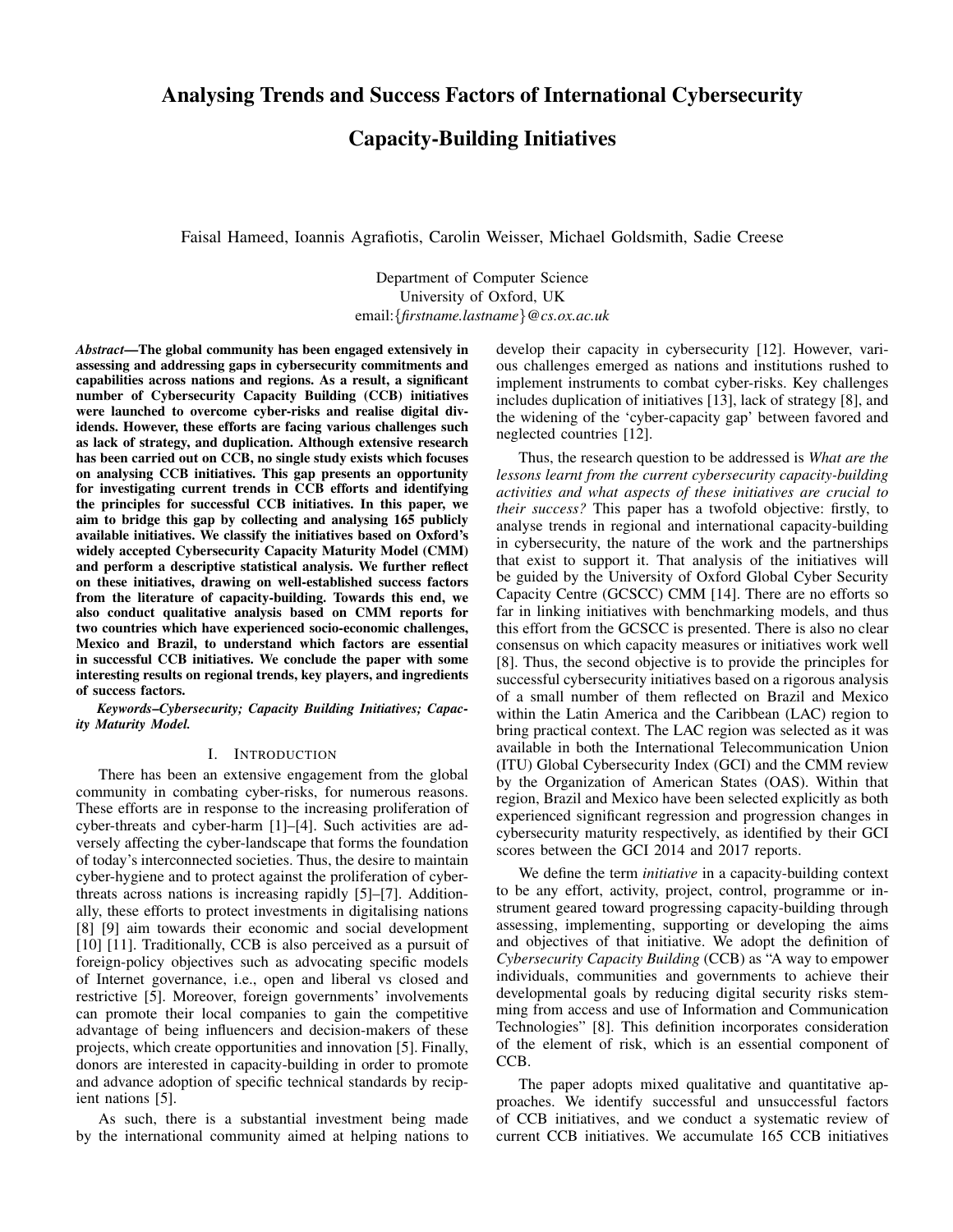and collect data related to critical success factors. We map these initiatives to the dimensions of Oxford's CMM and perform descriptive statistical analysis aiming at understanding trends in initiatives and areas which are neglected by the international community. We then engage in qualitative research to understand which factors are key in successful initiatives. To this end, we conduct a comparative analysis of CMM assessment and cybersecurity capacity-building initiatives to bring context and the overall understanding of trends in Brazil and Mexico. Our overall results present current trends among CCB initiatives, their distribution across regions, and key success factors to CCB.

In what follows, Section II provides a review of the literature underpinning the critical ingredients of unsuccessful and successful CCB. Section III investigates the assessments and indices relevant to the study and selects CMM and GCI as the guiding benchmarking instruments. It also provides preliminary insights into global trends in the field and analyses trends in capacity-building initiatives. Section IV compares and contrasts Brazil and Mexico cybersecurity capacity commitments, CMM comparison, relevant initiatives and the effects of externalities. Section V covers conclusion, limitations and future work.

## II. BACKGROUND AND RELATED WORK

To frame the research question, data collection and analysis, we conducted a literature survey answering the following questions: what are the known challenges in delivering effective CCB? What are the key ingredients of a successful CCB programme?

# *A. Overview of challenges identified with current CCB efforts (factors of unsuccessful initiatives)*

One prominent challenge is that there is a lack of explicit linkage between developmental work in Information and Communications Technology (ICT) and cybersecurity. This lack of linkage is due to the lack of convincing empirically based evidence to demonstrate that improving cybersecurity in ICT projects would directly benefit development capacity initiatives [15]. Additionally, the development community does not perceive cybersecurity to be as mission-critical as terrorism or the migration crisis are [12]. Conversely, many cybersecurity strategies lack development-linked goals and activities [12]. Lack of such linkages discourages the community from integrating cybersecurity as a core element of their ICT development, and de-incentivises contributing efficiently to muchneeded initiatives. Despite these challenges, there are initial steps in defining a CCB model that can be linked to the development agenda. This model is still struggling to operationalise a development-specific capacity-building approach that is both value-based [16], context-specific and brought in as a broader governance issue rather than tied to the technical silo [12]. There are other efforts that aim to bridge the gap by linking between ICT development and cybersecurity. Dutton et al. [17] examined various datasets related to national cybersecurity capacity for over 120 countries, and identified a strong positive correlation between increased ICT development, more mature cybersecurity posture and safer online environments for endusers [17]. The analysis is an initial step in the right direction regarding grounded evidence-based empirical proof, while admittedly lacking strong statistical proofs of their results [17]. Finally, the GCI 2017 report correlates ICT development and cybersecurity as it compares the GCI index with the ITU ICT for Development Index (IDI), without however providing strong statistical proofs of their results [18]. There is a general sense that improving cybersecurity would contribute to improving ICT yet there are a few outliers in which a country invests heavily in cybersecurity but does not invest in ICT, as in the case of Rwanda. Conversely, countries might invest heavily in ICT while neglecting cybersecurity. In summary, meaningful direct correlation between ICT development and cybersecurity would be a challenge, since multiple factors impact countries' cybersecurity readiness and commitment, such as geopolitical and socio-economical issues, as we highlight in the comparison of Mexico and Brazil below.

Another challenge is the double paradox of CCB maturity in which the development community requires rich empirical and conceptual foundations while also perceives CCB to have a mismatch with the core mission of the development community. However, when the development community decides to get involved with CCB, they often lack security expertise [12]. In contrast, the security experts in law enforcement and cybersecurity lack methodological toolkits and know-how to engage appropriately with the development community [12].

There is also the 'dual-use challenge' of cybersecurity, as cybersecurity capabilities and technologies can potentially be used adversely to increase surveillance and social control and to empower repressive governments as well as cyberwarfare, espionage and cybercrime [8]. Hence, CCB can also be considered a double-edged sword. As such, it is paramount to take a risk-aware approach when providing CCB capabilities to nations and regions [8]. Reflection on authoritarian regimes which have dubious human-rights records highlights the risk of abuse of capacity-building for repressive purposes. For that reason, some international partners such as the Global Forum on Cyber Expertise (GFCE) require their members to adhere to UN charters and laws which respect human rights such as freedom of expression and right to privacy [12].

Another critical challenge is discrimination between countries, a concept coined as 'cyber security gap'. Certain countries, known as 'darling countries', receive more attention in developmental benefits than marginalised or 'orphan' countries. Such discrepancies are observed in CCB according to the Official Development Assistance (ODA) distribution [12]. Typically, countries which are ready to cooperate, which explicitly express interest in joining efforts, which have an established rule of law, and which possess like-minded policy orientation are more likely to be considered for capacitybuilding assistance [12].

A further challenge is the absence of any widely accepted cybersecurity taxonomy, which results in a lack of mutual understanding of cybersecurity terminology. This confusion in the community is evident in the existence of more than 400 cyber and information-security related definitions within the Global Cyber Definitions Database [19] [20]. There are discrepancies in understanding the meaning of cybersecurity and capacity-building from various policy communities which result in fragmentation, leading to short-sighted and ad-hoc initiatives which are unsustainable [12]. It is essential to have a common level of understanding of the meaning of cybersecurity capacity-building, especially between crucial actors supporting any initiative. Established and accepted definitions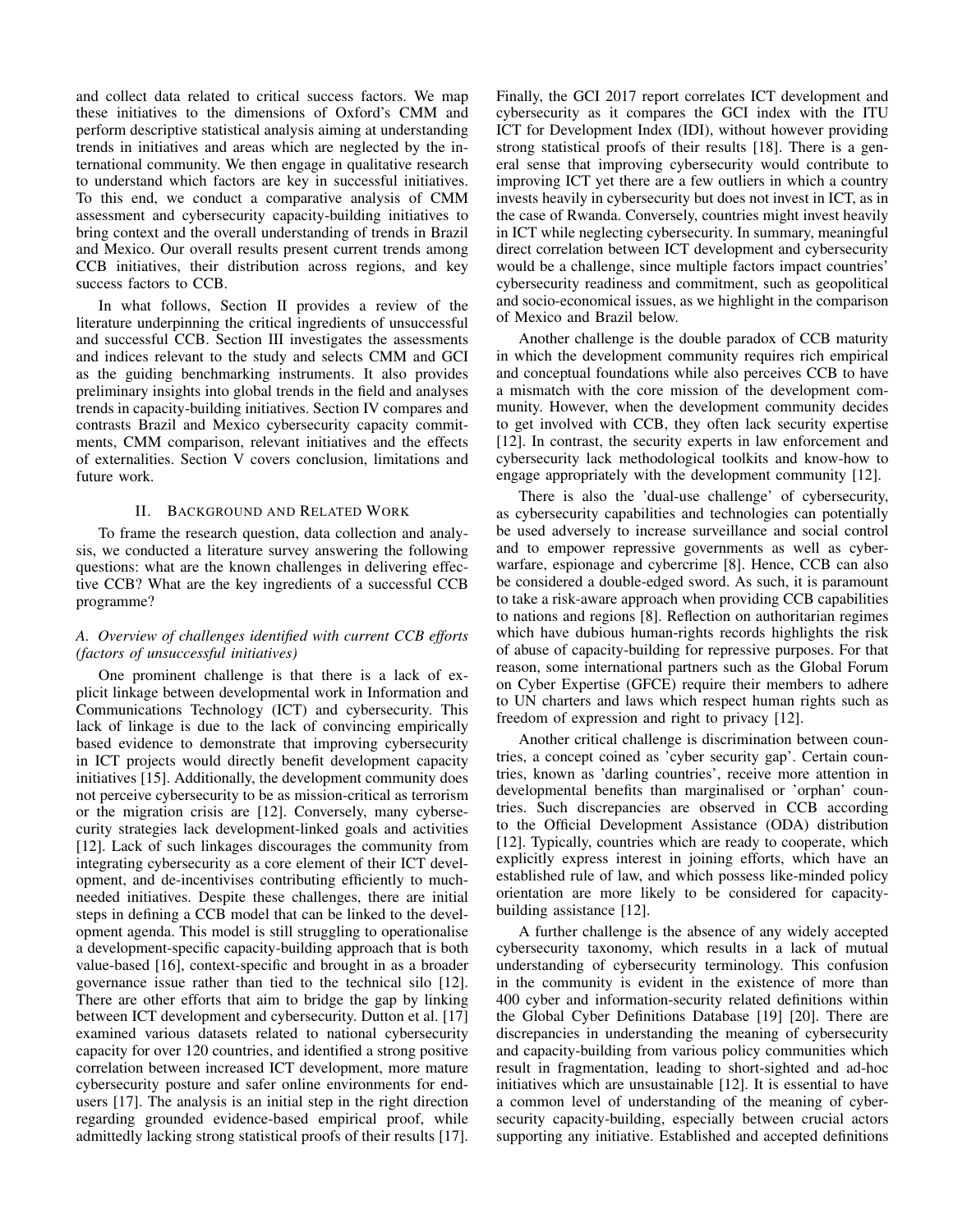serve to maintain a consistent approach to analysing and comparing initiatives, as well as to benchmarking these initiatives with assessments and indices.

Pawlak et al. [13] highlight specific factors shaping the politics of CCB due to the increased involvement of the international and regional communities: siloed mentality, the fragmentation of the CCB community and the duplication of work motivated by either institutional interests or potential business opportunities. Another factor shaping the politics of CCB is the persistence of mission-specific perspectives on capacity building within a policy area. These factors have resulted in adverse effects on donors, such as duplication of work, and inefficiencies amongst beneficiaries, confusion on objectives and conditions and motivations [13]. Another specific CCB challenge is the lack of policy coordination arising from lack of formal intergovernmental negotiations in their approval process. CCB initiatives that are not based on methods of assessment may cause harm as decisions by donors about engagement are not based strictly on the calculation of where the recipient country's most significant needs are or whether the intervention is appropriate to their level of maturity. Placing CCB within developmental traditions of increasing good governance, the rule of law and a humanrights-based approach would be a way forward.

Incomparable or clashing ideologies is yet another specific challenge that CCB encounters. This challenge is evident from lack of involvement in cybersecurity capacity-building from countries such as China and Russia due to their political and policy approaches. The absence of these countries demonstrates that it is not only the technical dimension that raises challenges, but also the political and socio-economical aspects of cybersecurity [12]. However, the formation of the Shanghai Cooperation Organisation (SCO) is an example of how countries within that region are perceiving CCB and conforming to the rapid advancements of technology, while retaining their views and understanding of CCB within that region and internationally [21].

Pawlak et al. [12] summarise signs of unsuccessful developmental initiatives as lack of coordination, budgetary constraints, overly ambitious targets, unrealistic timescales, and political self-interest [12]. Additionally, Hohmann et al. [8] summarise traits of unsuccessful CCB initiatives as lack of integration between key CCB players, few lessons-learned and best-practices available, a piecemeal approach to CCB by donor countries, competing agencies on the same initiatives, unclear mandates from donors, and lack of experts; also, a lack of clear consensus on which capacity measures work well and of adequate metrics to monitor and evaluate CCB projects are two further traits of unsuccessful CCB [8]. Finally, Muller highlights that there is often a lack of valid information due to the security context, as countries are unwilling to share valid information or follow up assessments to demonstrate progress [22].

# *B. Key ingredients of successful CCB programmes*

A majority of the successful ingredients come as a negation of the challenges given in Section II.A above. An initiative is deemed successful if it achieves its aims and objectives and displays the characteristics summarised in the following: donors are major CCB influencers and thus what they deem successful is considered crucial. The UK Foreign and Commonwealth Office (FCO) CCB Programme summarises its requirements for supporting and funding any CCB program as follows: "When projects are part of the country's strategy; have strong host-government support; take a holistic approach that considers host government digital and cyber policies, national strategies, regulation, private sector interests, civil society, technical capability, development context and human rights; take account of what other donors are doing or planning; have co-funding from another country or organisation; and build on previous capacity building projects or partnerships [23]."

A more generic viewpoint at the CCB ecosystem as apposed to individual initiatives is proposed by Pawlak [12]:

- Cyber knowledge brokers at all levels of cross filtration and breaking silos to increase education and awareness.
- Principles-based CCB models and principle-based approach solutions.
- Closing the 'cyber capacity gap' Darling vs orphaned countries.
- Continuous mapping of CCB activities to identify substantial overlaps or gaps.
- Regional champions who are mature and willing to engage.
- Imminent needs to security translated into Computer Security Incident Response Teams (CSIRTs), forensics capabilities and strategies.
- Avoiding securitisation of development initiatives in fears of adverse effects on civil liberties.

Although these proposed solutions are critical components of successful CCB, they are intangible at an initiative level. It is a challenge to quantify and analyse the initiatives gathered against closing the 'cyber capacity gap' or identifying cyberknowledge brokers at an individual initiative level, for example.

As an alternative view to Pawlak, Hohmann et al. [8] provides an initiative-specific viewpoint with five principles for advancing CCB initiatives. These are:

- National and international *coordination* (in activities) and *cooperation* (in measurements.) At national level coordination translates into an explicit national CCB approach with set strategy prioritisation, streamline institutional setup and stakeholders (academic, civil society, government, public and private) *coordination*. At an international level, *cooperation* would be in the form of sharing and leveraging the results of maturity models and indices to guide CCB efforts. *Coordination* can be enabled by strengthening multilateral and international coordination such as the efforts of the GFCE.
- The second principle would be *integration* of cybersecurity and development expertise as they work together and out of silos. Establishing common language and increased joint projects is also part of integration.
- Recipient countries need to take *ownership* and leadership from setting their own strategies to providing and backing capable institutions. The CCB programmes must be tailored to the country's specific requirements.
- *Sustainability*, in the sense of experts exchanging and benefiting from traditional capacity-building activities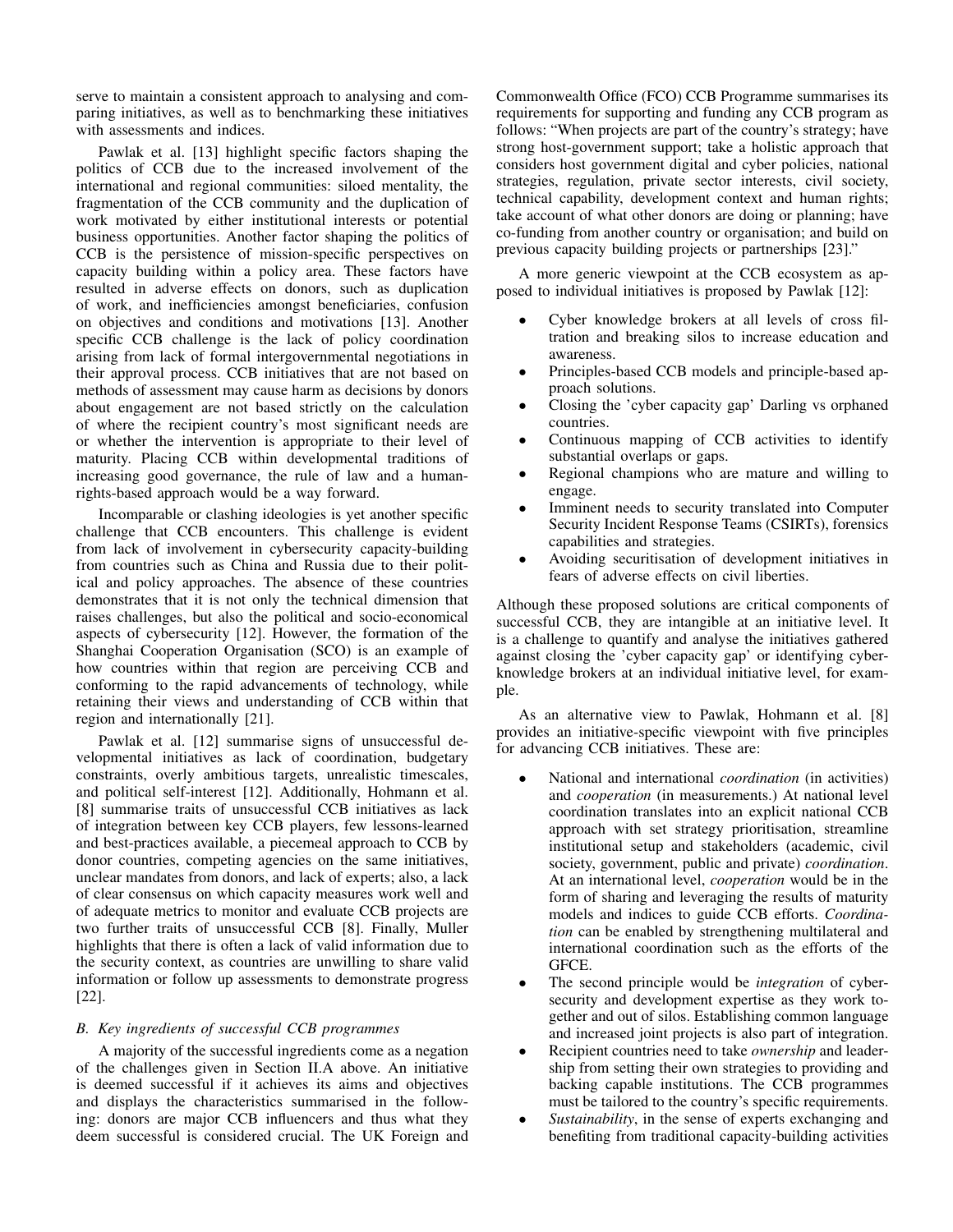that support sustainable long-term success and continuation of the projects with defined vision, goals and strategy-level components included.

• *Continued and mutual learning* by evaluating and learning how effective the initiatives are, and by developing clear capacity-measure frameworks for measurements and assessments, with useful metrics; also by encouraging openness over the results of assessments and conducting regular (annual) re-assessments, to follow up assessments in order to demonstrate progress and determine best practices available.

Moving forward, the focus in our analysis will be on success factors that are measurable at the initiative level. This will help guide the descriptive statistical analysis of the initiatives in Section IV to produce meaningful insights. As such, we are adopting the Hohmann et al. [8] five principles for advancing CCB, which incorporates the FCO mandates. We also adopt adequate *funding* and sufficient *duration* as the sixth and seventh success factors. These were taken from the budgetaryconstraints and unrealistic-timescales points highlighted by Pawlak et al. [12] in the summarised signs of unsuccessful developmental initiatives and the FCO requirements [23] above. The following are therefore the selected key success factors of CCB initiatives:

- 1) Coordination & Cooperation.
- 2) Integration.<br>3) Ownership
- **Ownership**
- 4) Sustainability
- 5) Learning
- 6) Funding
- 7) Duration

# III. ANALYSING TRENDS IN CYBERSECURITY CAPACITY-BUILDING INITIATIVES

### *A. Methodology*

The paper adopts mixed qualitative and quantitative approaches. An initial literature review of existing research has been performed to underpin the key successful and unsuccessful factors of CCB initiatives and thus to identify critical metrics on initiatives, as a basis for the comparative analysis. To identify trends and gaps in CCB, we have collected information related to publicly available CCB initiatives. We have performed web searches to elicit current regional and international initiatives. To conduct the systematic review, a search for initiatives using phrases that focus on cyber-harm, cybersecurity and cyber-risk was performed, as these are crucial themes in combination with capacity-building initiatives, instruments, activities and efforts. Initiatives that exclusively focus on e-governance or privacy, as opposed to cybersecurity, as their core objective were excluded. The scope was limited to publicly available information in English. We accumulated 165 CCB initiatives in total and collected data related to the key success factors. The results were published on the Global Cybersecurity Capacity Portal [24]. Established in 2015, the portal is an output of the GCSCC in cooperation with the GFCE. The portal is a central point of reference of current regional and international capacity-building efforts globally in the critical areas of cybersecurity.

We then investigated various available regional and international CCB benchmarks, assessments and indices. The process was guided by the ITU 2017 Index of Cybersecurity Indices to determine which assessment and index to use to judge progression in cybersecurity. As a result, we have selected the CMM and GCI. A direct mapping between the initiatives and their respective dimensions and factors was performed to determine the linkage between the initiatives and their impacts on regions and nations. After the mapping, we then performed descriptive statistical analysis aimed at understanding trends in initiatives and areas which are neglected by the international community. We then engaged in qualitative research to understand which factors are key in successful initiatives.

A comparative analysis of the selected indexes for all countries within the Latin America and the Caribbean (LAC) region between 2014 and 2017 was performed to select countries that have progressed, remained static or regressed most regarding their cybersecurity capacity commitment.

To this end, we conduct a comparative analysis of CMM assessment and CCB initiatives to bring context and the overall understanding of the trends in Brazil and Mexico.

# *B. Selection criteria for cybersecurity maturity models and indexes*

Various cybersecurity indices and maturity models have sprung up within the international community, academia and the private sector to capture the cyber-readiness and maturity progression. The ITU has developed the Index of Cybersecurity Indices [25] to form a reference that evaluates and presents various prominent organisational, regional and global efforts at producing maturity models and Indices. The 2017 Index of Cybersecurity Indices was instrumental in guiding our investigation of the effectiveness of CCB initiatives and the relevance of various cybersecurity Indices and assessments. The Index evaluates 14 prominent indices for assessing countries and organisations, as well as other scopes of assessment. See Figure 1. Our focus is on regions and nations, thus indices that focus on organisations (e.g. IBM X-Force [3] were excluded. As we are interested in answering the research question "What are the lessons learnt from current cybercapacity-building



Figure 1. Overview of Cybersecurity Indices [25]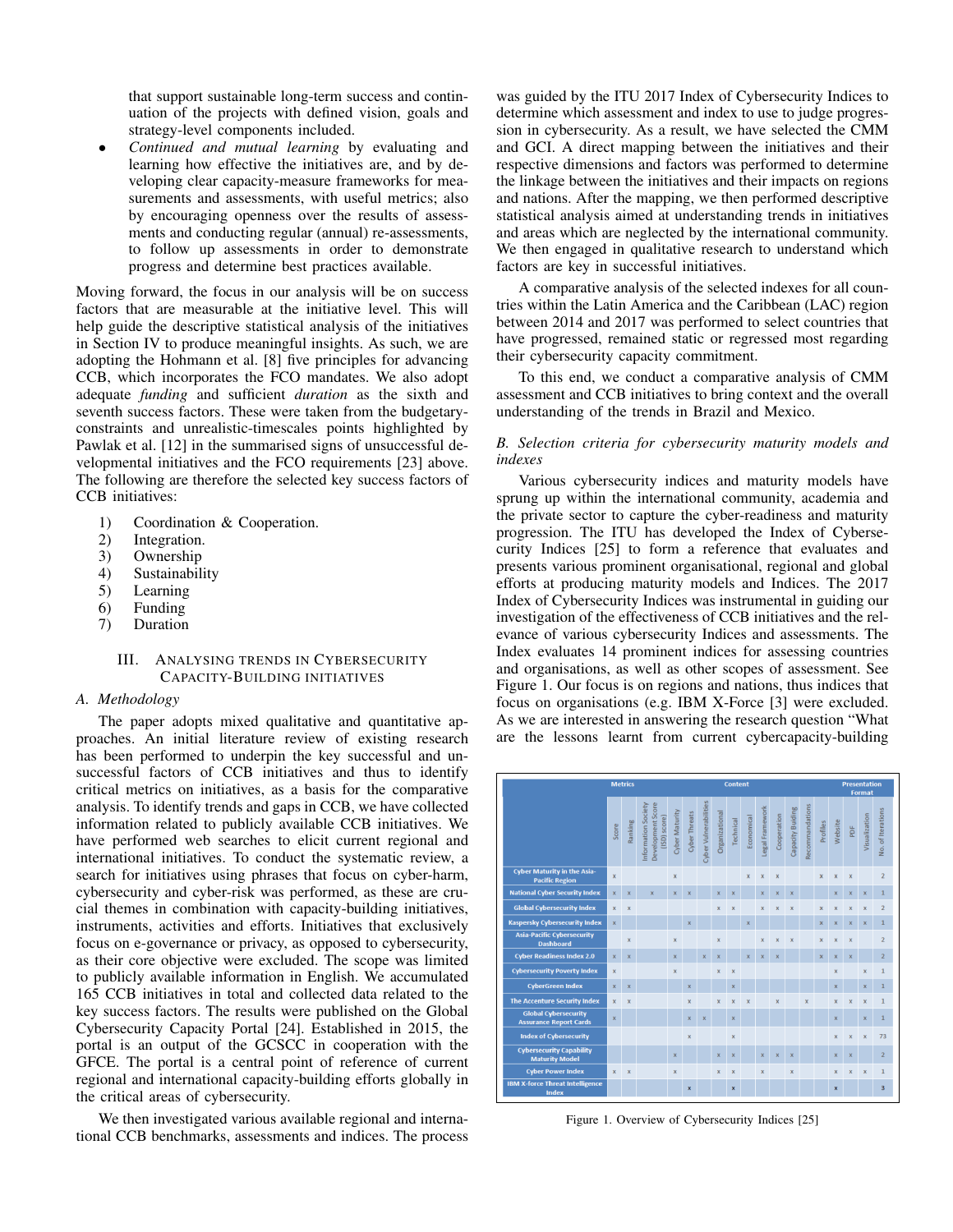activities and what aspects of these initiatives are crucial to their success?" it is essential for our comparison to identify the countries or regions with the highest levels of progression (or regression) in their cybersecurity maturity and readiness journey. This assumes that initiatives would be most visible in terms of lessons learnt and key success factors when the progress of the country is demonstrable by the indices within the period. As such, we would be looking only at indices that provide metrics, whether scores or ranking, and also indices used for multiple iterations of evaluating countries. This further focuses the scope down to six indices and maturity models. Our preliminary research at this stage was across all nations and states before zooming in on a particular region. That eliminates sub-regional indices such as the Asia-Pacific Cybersecurity Dashboard [26] and the Cyber Maturity in the Asia Pacific Region model [27]. Since we are evaluating initiatives from various viewoints, our criteria include indices and models that incorporate at least four aspects of the five areas: Technical, Economical, Legal, Cooperation, and Capacity-Building. Based on the given criteria, the remaining applicable instruments for measurements were the GCI index [18] and the CMM assessment model [14].

The LAC region was selected as it was represented in both the GCI and the CMM review and it had a reasonably significant number of initiatives as well. Within that region, Brazil and Mexico have been selected, since both experienced significant changes (progression or regression) in their GCI scores between the GCI 2014 and 2017 reports. The Cyber Readiness Index 2.0 [28] would not be used in our analysis as it did not produce a report covering LAC region at the time of this research.

# *C. The Cybersecurity Capacity Maturity Model for Nations (CMM)*

The GCSCC Cybersecurity Capacity Maturity Model for Nations supports comprehensive analysis of detailed appraisal of a country or region [14]. The analysis is based on selfassessments through partners or interviews and workshops with key stakeholders and representatives from donors, recipient countries and relevant organisations [14]. The CMM benchmarks a country's cybersecurity capacity across five distinct dimensions of cybersecurity capacity. The CMM has been developed and used to benchmark countries since 2015, with over 60 nations reviewed so far. The resulting CMM review report is in the form of an overview of the maturity level for the country in each dimension as well comprehensive detailed assessments with specific recommendations advising the state on ways to elevate its capacity to a higher maturity stage [14].

There are five dimensions of cybersecurity identified in the model:

- 1) Cybersecurity Policy and Strategy.
- 2) Cyber Culture and Society.
- 3) Cybersecurity Education, Training and Skills.
- 
- 4) Legal and Regulatory Frameworks.<br>5) Standards, Organisations, and Techn 5) Standards, Organisations, and Technologies.

Each dimension is divided further into factors. Maturity levels are divided into five stages: start-up, formative, established, strategic, and dynamic.

### *D. The ITU Global Cybersecurity Index (GCI)*

The index spans different mechanisms for evaluating cybermaturity to derive rankings and scores that enable comparisons between nations and regions. It is being led by the ITU as part of its Global Cybersecurity Agenda (GCA) [29]. The GCI examines levels of commitment on five distinct pillars [18]: 1. Legal. 2. Technical. 3. Organizational. 4. Capacity building, and 5. Cooperation.

In addition to the overall ranking, the index includes regional rankings and an individual score for each country. This focus enables us to compare the country or region in question. The index is primarily based on surveying ITU's members and publicly available information. The identified weakness, however, is that the index is more policy and organisationally oriented more technical, and that distilling a single number to capture maturity necessarily equates incomparable considerations. The index assesses countries' commitments with regards to cybersecurity as opposed to actual readiness.

While there are in some cases a direct one-to-one mapping between the CMM Dimensions and the GCI Pillars, such as in the areas of strategy, legal and technical, there are GCI pillars such as Capacity Building and Cooperation that cut across all CMM Dimensions. See Table I.

TABLE I. MAPPING CMM DIMENSIONS WITH GCI PILLARS

| <b>GCSCC CMM Dimensions</b>                  | <b>ITU GCI Pillars</b> |             |
|----------------------------------------------|------------------------|-------------|
| Cybersecurity Policy and Strategy            | Organizational         |             |
| Cyber Culture and Society                    |                        |             |
| Cybersecurity Education, Training and Skills | Capacity building      | Cooperation |
| Legal and Regulatory Frameworks              | Legal                  |             |
| Standards, Organizations, and Technologies   | Technical              |             |

### *E. An overview of the Global Cybersecurity Capacity Portal.*

Initiatives were collected and hosted on the Portal which contains a dedicated informational web-page per initiative. To bring more understanding and context to the initiatives, as well as to form the basis of the comparative analysis, an off-line dataset (spreadsheet) of the initiatives was created manually to help gain insights from these efforts, such as an analysis of stakeholders and linkage between the initiatives and the CMM model. The dataset includes the *Title* of the initiative; the name of the sponsoring or initiating *Organisation*; the *Target Region*; *Target Country*; the *GFCE Theme*; *Key Topic*; *Dimension* and *Factors*; and *Others Topics*; vital *Partners*; affected or *Target Groups*, planned *Budget*, main *Aims* and *objectives*, *Outputs*, underlying *Activities*, *Period* or duration of the effort, and finally *Contact* details. Mapping initiatives to dimensions and factors of the CMM can be demonstrated by the Dimension and Factors columns identified in the following colour scheme. See Figure 2:

- Red: Cybersecurity Policy and Strategy
- Blue: Cyber-Culture and Society
- Green: Cybersecurity Education, Training and Skills
- Yellow: Legal and Regulatory Frameworks
- Purple: Standards, Organisations, and Technologies

The purple is not illustrated in the following example as this particular initiative did not have mapping with the *Standards,*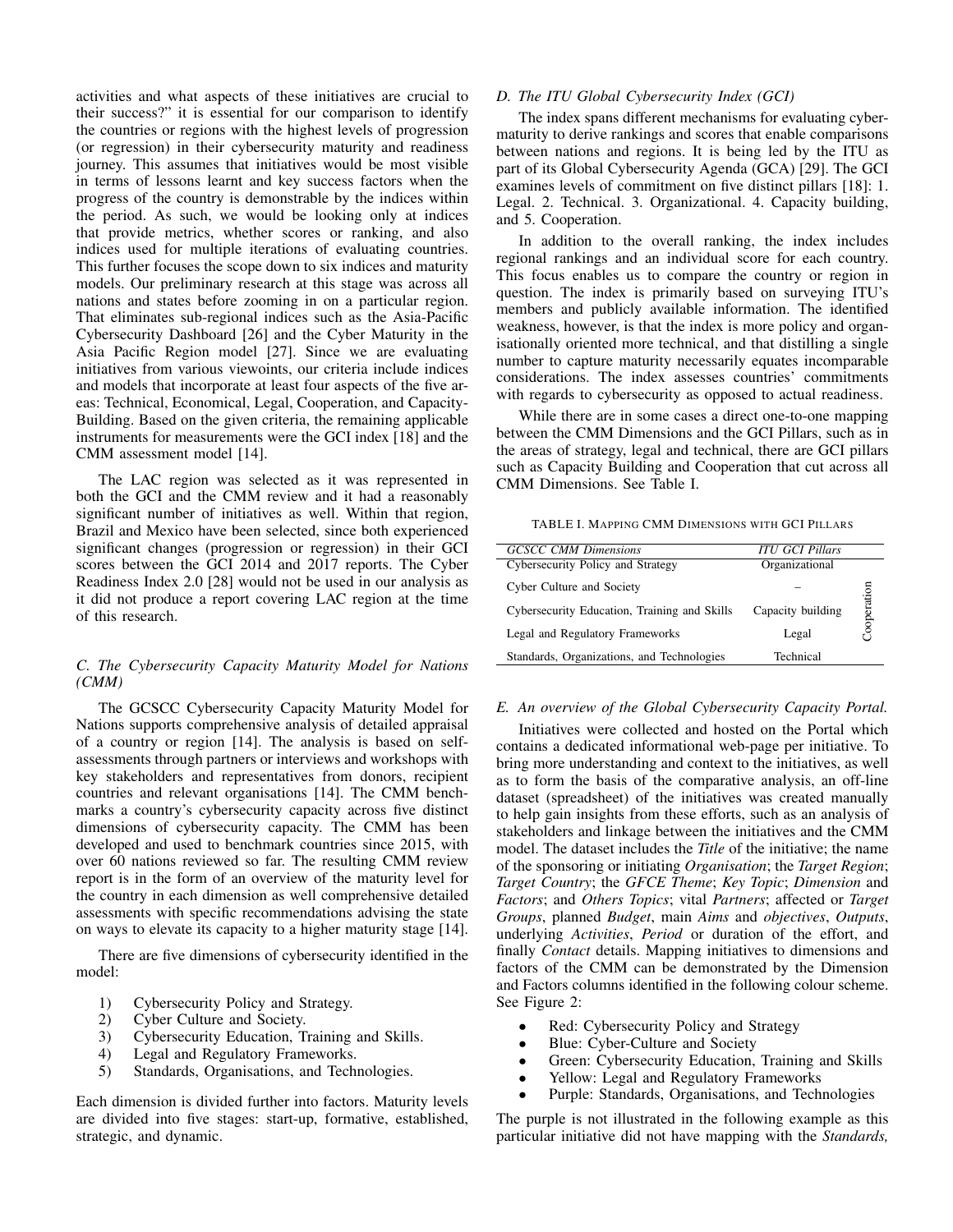*Organisations, and Technologies* CMM dimension. The unique numbers within the Dimensions and Factors columns are mapped directly to the CMM (e.g., 4.3 refers to Dimension 4 Factor number 3). A complete mapping between the initiatives in scope and the CMM has been performed.



Figure 2. Initiatives example

### IV. DESCRIPTIVE STATISTICAL ANALYSIS OF THE INITIATIVES

# *A. Regional analysis*

As of July 2018, we had gathered 165 distinguished initiatives. Initiatives are either global in nature or within one of seven geographical regions. We are adopting the World Bank geographical regions [30]. Figure 3 displays the target regions, respective counts, and percentages of initiatives per region. An initiative that spans countries in multiple regions is counted in all those regions.



Figure 3. Global initiatives, and those for North America (NA), Latin America and the Caribbean (LAC), The Middle East and North Africa (MENA), Sub-Saharan Africa (SSA), Europe and Central Asia (ECA), East Asia and Pacific (EAP) and South Asia (SA)

### *B. Organisational analysis*

105 organisations, countries or entities are initiating or leading initiatives across all regions and globally. Table II represents the Top 10 most active Organisations that are either initiating or leading initiatives. It is important to highlight that the top 10 active organisations account for 75% of initiatives. This is followed by a demonstration of the top Partners in supporting CCB across all initiatives within the portal. See Table III.

#### TABLE II. ORGANISATIONAL ANALYSIS

| <b>Organisation</b>                                         | # of initiatives |
|-------------------------------------------------------------|------------------|
| UK Foreign & Commonwealth Office                            | 27               |
| International Telecommunications Union (ITU)                | 15               |
| e-Governance Academy (eGA)                                  | 12               |
| Global Forum on Cyber Expertise (GFCE)                      | 9                |
| United Nations Development Programme                        | 6                |
| Council of Europe (CoE)                                     |                  |
| United Nations Economic Commission for Africa (UNECA)       |                  |
| United Nations Conference on Trade and Development (UNCTAD) |                  |
| Association of Southeast Asian Nations (ASEAN)              |                  |
| DiploFoundation (Diplo)                                     |                  |

TABLE III. PARTNER ANALYSIS

| Partners                                                             | # of initiatives |
|----------------------------------------------------------------------|------------------|
| ITU Oman Regional Cybersecurity Centre                               |                  |
| European Union (EU)                                                  |                  |
| Organization of American States (OAS)                                |                  |
| Economic Community of West African States (ECOWAS)                   |                  |
| European Cybercrime Centre – EC3 (Europol)                           |                  |
| <b>FIRST</b>                                                         |                  |
| Global Cyber Security Capacity Centre (GCSCC) - University of Oxford |                  |
| INTERPOL (INT)                                                       |                  |
| National Crime Agency                                                |                  |
| <b>Netherlands</b>                                                   |                  |
| Norway                                                               |                  |
| UK Foreign and Commonwealth Office                                   |                  |
| United States of America                                             |                  |

### *C. Initiatives mapped to the CMM and GCI*

When surveying the current trends over the gathered CCB initiatives, it visibly demonstrates that about half of the initiatives 47% are geared towards the first dimension of the CMM model, *Cybersecurity Policy and Strategy*; followed by the fourth dimension: *Legal and Regulatory Frameworks* 33%. The third dimension: *Cybersecurity Education, Training and Skills* concerns 14% of the initiatives, followed by the fifth dimension: *Standards, Organisations, and Technologies* with 7%, and finally the lowest number of initiatives are focused on the second dimension *Cyber Culture and Society* 7%. See Figure 4 which summarises the analysis.

Our results are in close alignment with the observations in ITU GCI 2017 report. The mapping between the initiatives and the CMM indicates that the current trends are focusing on building the foundational aspects of CCB, such as devising or enhancing national Cybersecurity strategies, establishing effective CSIRT programmes, or creating robust regulatory frameworks. Since only 38% of the surveyed countries have a published cybersecurity strategy, in which only 11% of it has a dedicated standalone tailored strategy [18], implementing or enhancing cybersecurity strategy is of paramount importance at this stage of global CCB. Similarly, efforts focusing on the development of legal and regulatory frameworks (33% of initiatives) endeavour to bridge the gap identified in ITU GCI report, where it was identified that 57% of legal actors lack specialist cybersecurity training [18].

Furthermore, there is also a close alignment between the initiatives that relate to incident management and gaps in CSIRTs that the 2017 GCI report has acknowledged. CSIRT enhancement is part of the Cybersecurity Policy, and Strategy CMM dimension with one third of the initiatives of that dimension focused on Incident Response, and 16 initiatives focused on Crisis Management. This is in line with the GCI finding that 79% of existing CSIRTs require metrics or measurements criteria to be used for effective management of incidents. There are, however, apparent gaps and imbalances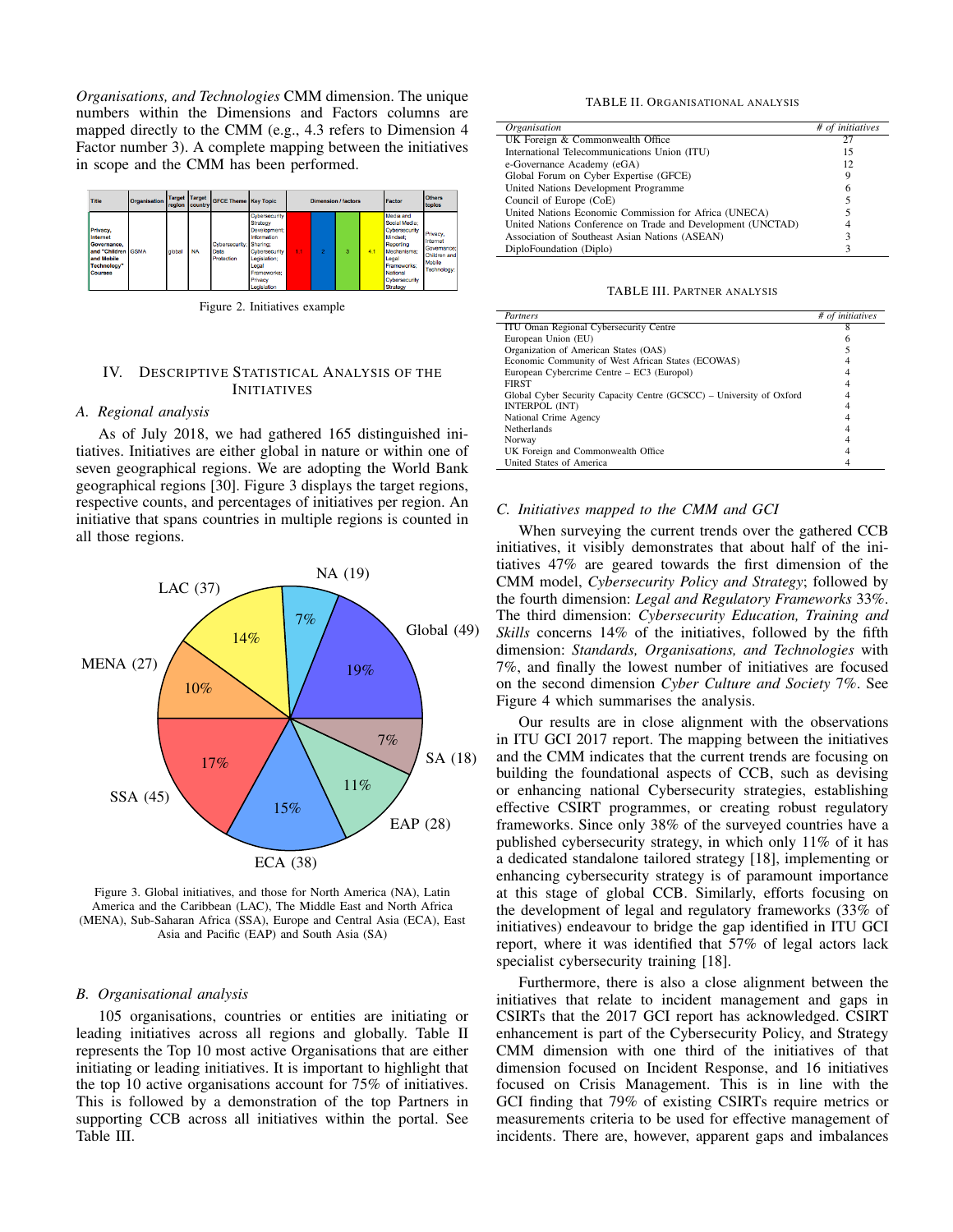since initiatives are oblivious to other dimensions such as Standards, Organisations, and Technologies and Cyber Culture and Society, which are vital in ensuring a balanced, capable, resilient, and dynamic cyberspace.



Figure 4. Percentage of initiatives per CMM Dimension: D1 *Cybersecurity Policy and Strategy*, D2 *Cyber Culture and Society*, D3 *Cybersecurity Education, Training and Skills*, D4 *Legal and Regulatory Frameworks*, D5 *Standards, Organisations, and Technologies*

# *D. Analysing initiatives based on key success factors*

A direct mapping between key success factors identified in Section II.B and the initiatives gathered is a challenge, as such a mapping is subject to interpretation and subjective judgments. However, the following is an effort at translating what it is observed in the CCB initiatives against key success factors.

The first success factor is national and international *coordination* (in activities) and *cooperation* (in measurements). When applied properly, this factor should tackle challenges such as duplication of effort, lack of policy coordination, cyber-capacity gap and lack of strategy, as well as agencies competing on the same initiatives.

*Coordination* can be perceived by determining whether the initiating or sponsoring actor of an initiative is engaged with a partner or a set of partners. An actor could in itself be a consortium of multilateral entities, such as the ITU or the OAS. Thus, it has been observed that 84% of the initiatives have one or more partners supporting the effort. Although the remaining 16% do not have an explicit partnership, they are based on bilateral or multilateral entities, such as the Association of Southeast Asian Nations (ASEAN). These observations imply that the overwhelming majority of initiatives conform with the coordination factor of successful initiatives.

*Cooperation* is achieved when nations collaborate in cybersecurity assessments. It has been determined that there are twelve initiatives in which the aims and objectives contain some form of assessment. There are a further twenty-two initiatives where assessment or self-assessment is part of either their essential or other topics covered. All these are indications of high-level activity in cooperation between entities concerning measurement. This remains a challenge to quantify, however, as there are potential overlaps between the objectives of the initiatives.

The second identified factor is *intended Integration* of cybersecurity and development expertise. This is interpreted by the involvement and engagement of key stakeholders from across various levels of the targeted society. There were 10% of initiatives that included members of academic institutions, civil society, defence, non-profits, the private sector and governmental institutions. Further detailed analysis of each initiative is required to gain a deeper level of understanding of the true state of integration (or lack thereof) between the development sector and cybersecurity efforts.

*Ownership* by the recipient country or entity is the third success factor. Leveraging assessments, whether against the CMM or other models, represents an initial step in refining capacity-building to eliminate existing discrepancies between donors' objectives and beneficiaries' priorities. From the perspective of the initiatives gathered, investigating whether the target country or region is also part of the organisation leading the initiative or the partners supporting it was determines effective ownership. Many initiatives are global, however, and involve many countries and regions. Unfortunately, it was not possible to extract sufficient information to determine whether this factor is appropriately incorporated into the design of a given initiative.

The fourth factor of a successful initiative is *sustainability* of efforts, as evidenced by experts exchanging and benefiting from traditional capacity-building activities that support sustainable long-term success and continuation of the projects, as opposed to short-term one-off training activities. Successful initiatives tend to be based on an increase in the pool of experts in the recipient countries and in building on proven successful methodologies. Also, utilising cross-sectoral approaches to engage and involve the public and private sectors and academia, and getting them to work together, is another key ingredient. There were 10% of cross-sectoral initiatives identified based on this analysis.

The fifth factor is *continued and mutual learning* by developing clear capacity measurements while encouraging openness. This factor addresses the lessons learnt from designing and implementing CCB initiatives. Continued and mutual learning should also address the cybersecurity-context challenge, in which resistance by countries to informationsharing exists. There are only four initiatives which contain educational aspects, but there are a further twelve initiatives where education or learning elements are part of the aims and objectives. Finally, only two partners in all initiatives were associated with education. However, analysing continued learning within initiatives requires more in-depth data from each initiative, which is lacking.

Adequate *funding* is the sixth factor. It is challenging to obtain data on the funding aspects of initiatives. Currently, there are only three initiatives that indicate the initial budget of that initiative. As such, currently, the funding element is not being evaluated.

The seventh and final factor of successful initiatives is their *duration*. As capacity-building initiatives take time to develop and produce real impact, it can possibly be assumed that the longer the initiative remains, the more precise its measurement can be. Hence this factor is not necessarily a direct factor of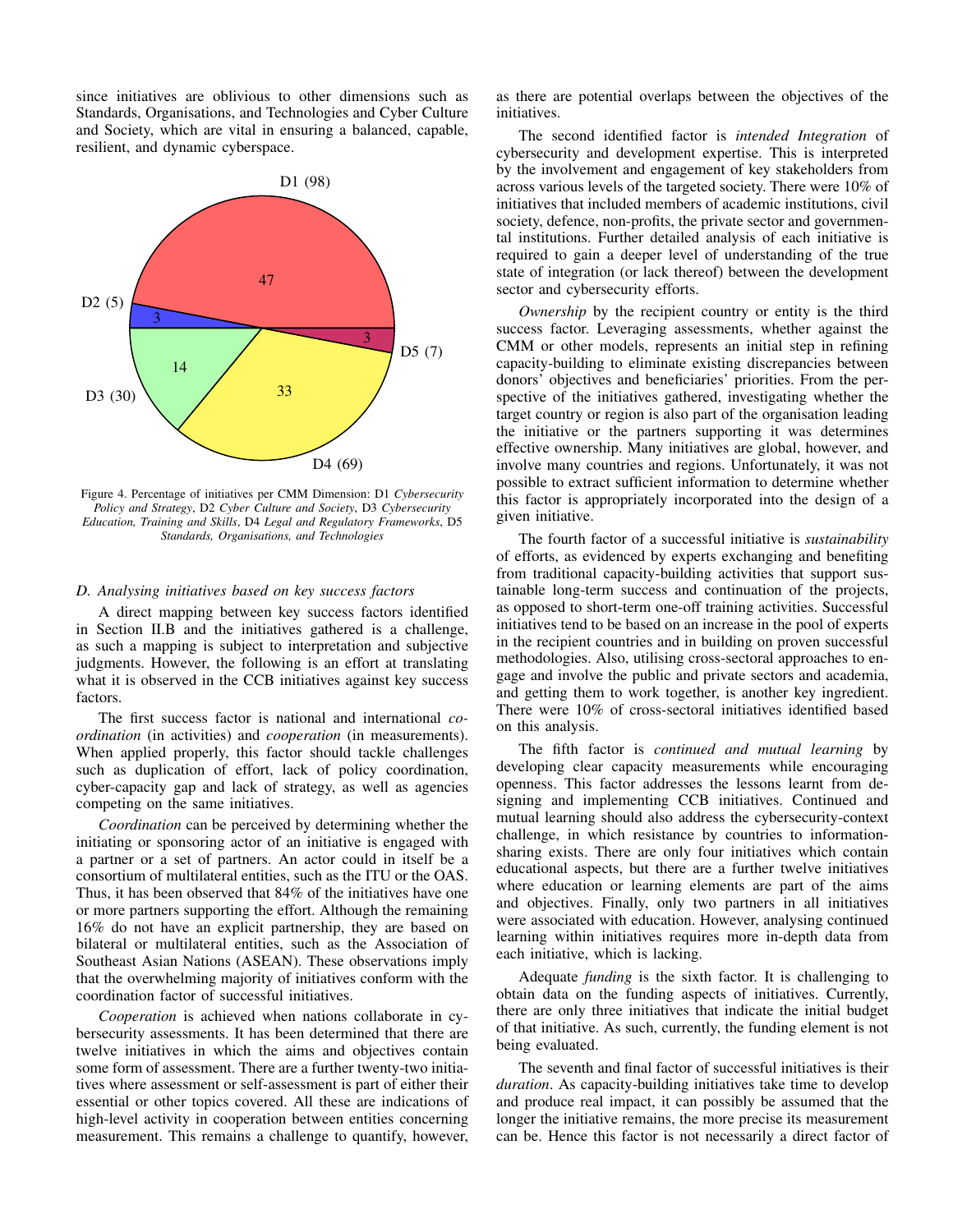a successful initiative. Caveatting that there are initiatives that are naturally limited in time, such as targeted workshops. 70% of the initiatives have their project duration identified among which 14% have a very short term.

### V. REFLECTIONS ON THE LATIN AMERICA AND THE CARIBBEAN (LAC) REGION

To provide further insights on the key factors that render an initiative successful, we engage in qualitative research and analyse reports detailing the cybersecurity capacity maturity of countries in the LAC region. The LAC region was selected as it was represented in both the GCI and the OAS reviews. The Inter-American Development Bank (IDB) and the OAS have partnered together and carried out a CMM review of the thirty-two countries in LAC, based on the GCSCC CMM [24], [31]. The report reflects a dim view on the security posture and readiness of the region as only five countries have strategies, eight are planning or developing capabilities for Critical Infrastructure Protection, and 30% of citizens are not aware of cybersecurity risk [31]. Within that region, Brazil and Mexico have been specifically selected as they experienced significant regression and progression respectively in their GCI scores between 2014 and 2017.

The LAC region is a heterogeneous pool of countries with different economic developments, historical backgrounds, languages and different challenges. According to the World Bank 2017 annual report and regional perspective, the LAC region experienced an economic slowdown during the last six years including two recessions [30]. This slowdown has adversely reversed the gains realised due to hard earned social reforms at the beginning of the 21st century. As a result, GDP growth for LAC was 2.3% in 2000, 4.7% in 2010 and currently down -1.8%. However, the region is slowly gaining growth and recovering economically [30].

Cybercrime is proliferating within the Latin America and the Caribbean region due to multiple factors including the rapid digitisation of economies without considerations of appropriate cybersecurity controls; the foundational establishment of criminal networks; and the socio-economic and geopolitical situations affecting the region [32]. The cost of Cybercrime in Mexico was estimated to be \$3 billion, while Brazil \$8 billion in 2013 [33].

# *A. Descriptive statistical analysis of the initiatives in LAC*

The distribution of the CCB initiatives within the LAC region reflects similar distributions among the global regions. See Table IV.

TABLE IV. CMM DIMENSIONS AND THE CORRESPONDING NUMBER OF INITIATIVES FOR LAC.

| D#             | <b>GCSCC</b> Dimensions                      | # of initiatives |
|----------------|----------------------------------------------|------------------|
| D1.            | Cybersecurity Policy and Strategy            |                  |
| D <sub>2</sub> | Cyber Culture and Society                    |                  |
| D <sub>3</sub> | Cybersecurity Education, Training and Skills |                  |
| D <sub>4</sub> | Legal and Regulatory Frameworks              |                  |
| D <sub>5</sub> | Standards, Organisations, and Technologies   |                  |

Each country was measured and assessed by the GCI between 2014 and 2017 on various GCI pillars with a subsequent total score presented. Tables V and VI display the top 3 countries of the LAC region based on the GCI scores in 2014 and 2017, respectively. Mexico's 2014 results are also presented to highlight the progress achieved. According to the results, Brazil has descended from the highest rank of the LAC region regarding cybersecurity commitment in the year 2014 down to the third rank in 2017. Conversely, Mexico has ascended from the 7th rank to the first rank.

TABLE V. TOP 3 LAC AND MEXICO GCI INDEX 2014 RESULTS.

| Regional Rank | Country       | <b>GCI</b> Score | Global Rank |
|---------------|---------------|------------------|-------------|
|               | <b>Brazil</b> | 0.7059           |             |
|               | Uruguay       | 0.6176           |             |
|               | Colombia      | 0.5882           |             |
|               | Mexico        | 0.3235           |             |

TABLE VI. TOP 3 LAC GCI INDEX 2017 RESULTS

| Regional Rank | Country       | GCI Score | Global Rank |
|---------------|---------------|-----------|-------------|
|               | Mexico        | 0.6600    | 28          |
|               | Uruguay       | 0.6470    | 29          |
|               | <b>Brazil</b> | 0.5930    | 38          |

The differences between countries' scores from 2014 and 2017 were computed to demonstrate progression, staticness or apparent regression concerning their commitments to cybersecurity. The differences demonstrate dramatic changes in the GCI scores, with Mexico being the highest positive change of 0.337, in stark contrast to Brazil (-0.113) as illustrated in Figure 5.

| <b>Country</b> | <b>Delta</b> |  |
|----------------|--------------|--|
| Mexico         | 0.337        |  |
| Uruguay        | 0.029        |  |
| Colombia       | $-0.019$     |  |
| Brazil         | $-0.113$     |  |

Figure 5. LAC Delta results between 2014 and 2017 GCI reports

According to the GCI 2017 report "The GCI 2014 and GCI 2017 are not directly comparable due to a change in methodology. While the 2014 index used a simple average methodology, the 2017 index employed a weighting factor for each pillar." [18]. However, both reports are based on the 5 pillars mentioned in Section III.D. The difference is that the 2017 index is finer grained with 157 scale points while the 2014 one has 34. The pillars are further broken down into 17 indicators in the 2014 GCI report. Each indicator is weighted against three levels of none (0), partial (1) and full compliance (2) with a full mark of 17 x  $2 = 34$ . The ranking is calculated based on the following notations [34]:

 $\chi_{qc}$  Value of the individual indicator q for country c, with  $q=1,..., Q$  and  $c=1,..., M$ .

 $I_{ac}$  Normalized value of individual indicator q for country c.  $CI_c$  Value of the composite indicator for country c.

$$
GCI2014 : CI_c = \frac{I_{qc}}{34}
$$

$$
I_{qc} = Rank(\chi_{qc})
$$

The 2017 GCI is finer grained having 25 indicators with 157 binary none (0) or full compliance (1) questions distributed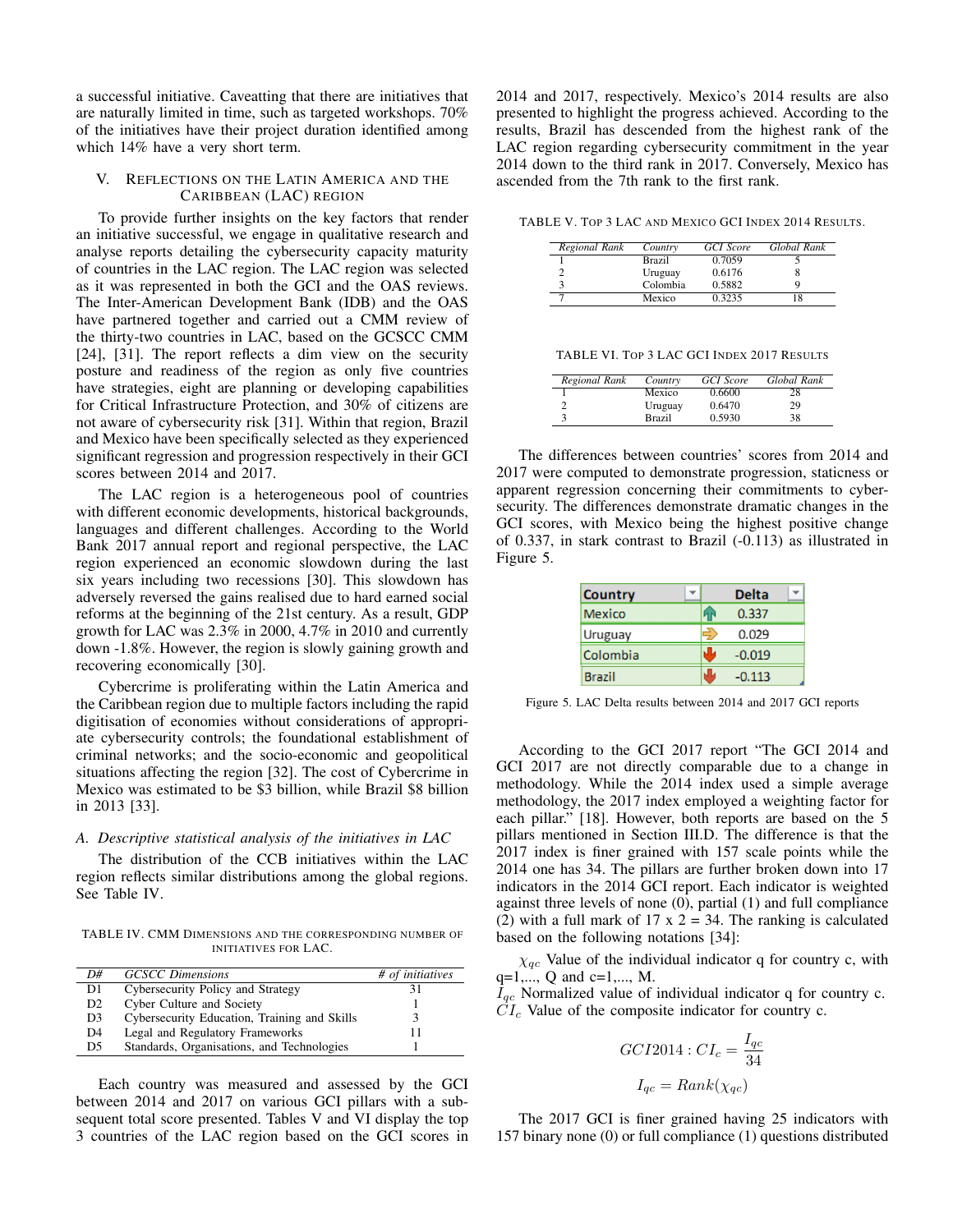among the indicators and therefore the pillars based on weighting factor from experts [18].

$$
GCI2017:CI_c = \frac{I_{qc}}{157}
$$

Brazil, for example, scored *CI*<sub>c</sub>: 24 out of 34 in 2014 with GCI2014 score of 0.7059 out of 1 as in Table V. In contrast, Brazil in GCI 2017 scored *CI*c: 93 out of 157 which is 0.5930 GCI out of 1 as shown in Table VI. Although GCI 2017 is finer grained as each mark is weighted (0.6%) in contrast to the (2.9%) of 2014, both GCIs benchmark countries between 0 and 1 or at a percentage scale. This deviation in granularity has been considered when performing the analysis and the averages of the GCI 2014 and 2017 scores between the two indices as we compute each country's delta with itself before comparing with others. As we use the delta as indicators that guides us in selecting Mexico and Brazil as countries of interest. The country's rank would be another indicator that we consider which is aligned with the delta comparison as well.

### *B. Comparative analysis between Mexico and Brazil*

Figure 6 depicts security risks on (human, physical, and financial) areas including crime, riots, terrorism, military conflicts, and other threats. It also shows political risks which indicate the probability of political instability in a given country. In 2018, Mexico is Low in political risk and mixed between High, Medium and Low in security risks depending on the area of the country, whereas Brazil is Medium in both security and political risk according to the company Control Risks [35].



Figure 6. Americas Geopolitical socio-economical Risk Map 2018. [35].

According to the OAS reviews, both Brazil and Mexico have similar maturity levels across many dimensions; Brazil is further advanced in cyberdefence consideration, cybersecurity mindset, cybersecurity training, procedural laws, incident response and cybersecurity marketplace. In contrast, Mexico is more advanced in on-line privacy, responsible reporting and disclosure, identification of incidents, and critical infrastructure response planning. Both countries are rated in the OAS report between Formative (2) and Established (3) levels of maturity, with Brazil averaging at 2.55 and Mexico at 2.40.

Mexico has been demonstrating strength in the legal pillar of the GCI index as it invests substantial efforts in cyber legislation covering criminality, data protection, data privacy and electronic transactions [18]. As it aims to join the Budapest treaty on Cybercrime [36], Mexico has undergone tremendous amendments to substantive and procedural laws [31]. It also has hosted the 2016 Meridian Process [37] which produced The GFCE-MERIDIAN Good Practice Guide on Critical Information Infrastructure Protection for Governmental Policy Makers [38].

We have analysed the eight distinctive initiatives targeting Mexico and mapped the initiatives with the applicable key success factors. Table VII demonstrates that most of the initiatives have multiple success factors.

TABLE VII. INITIATIVES IN MEXICO WITH KEY SUCCESS FACTORS

| Initiatives in Mexico                  | Success factors                         |
|----------------------------------------|-----------------------------------------|
| Cybersecurity in the OAS Member        | Coordination & Cooperation, Integra-    |
| States.                                | tion, Ownership, Sustainability, Learn- |
|                                        | ing, Funding, Duration                  |
| Japan International Cooperation Agency | Coordination & Cooperation, Integra-    |
| (JICA). Countermeasures Against Cy-    | tion, Funding                           |
| berCrime.                              |                                         |
| Mexican Financial Sector, FCO, Control | Coordination & Cooperation, Owner-      |
| Risks: Cybersecurity Health check.     | ship, Learning                          |
| Cybercrime Workshops, OAS, Federal     | Coordination & Cooperation, Integra-    |
| Police: Mexican National Cybersecurity | tion, Ownership                         |
| Week.                                  |                                         |
| Cybercrime@Octopus, Council of Eu-     | Coordination & Cooperation, Learning,   |
| rope (CoE).                            | Funding, Duration                       |
| Data Privacy Pathfinder APEC           | Coordination & Cooperation, Integra-    |
|                                        | tion                                    |
| Latin American e-Commerce Legisla-     | Coordination & Cooperation, Owner-      |
| tion Harmonisation                     | ship                                    |
| UN, Finland, ACS                       |                                         |
| Strengthening Cyber Skills in the Fed- | Coordination & Cooperation, Integra-    |
| eral Police, FCO, BSI                  | tion, Ownership                         |

In addition to these eight initiatives, Mexico is also part of the regional LAC initiatives, of which 24% cover Legal and Regulatory Frameworks.

In stark contrast to Mexico, Brazil had only five initiatives tailored to the needs of the country. These initiatives have commenced across a number of dimensions, focusing on the leadership role of the armed forces, or the establishment of the Cybersecurity strategy of the Federal Public Administration, or the coordination between the various CSIRTs, or the investments in education and awareness programs as well as establishing higher education centres of excellence [31]. However, Brazil was ranked the most dangerous country for Financial attacks in 2014 and has been the source and victim of cybercrime [39].

We have analysed the five distinctive initiatives targeting Brazil and mapped the initiatives with the applicable key success factors. Table VIII demonstrates fewer success factors linked to the initiatives at hand.

Brazil is one of the leading economies in LAC and has been investing heavily in ICT development. According to the World Bank national accounts data and the OECD national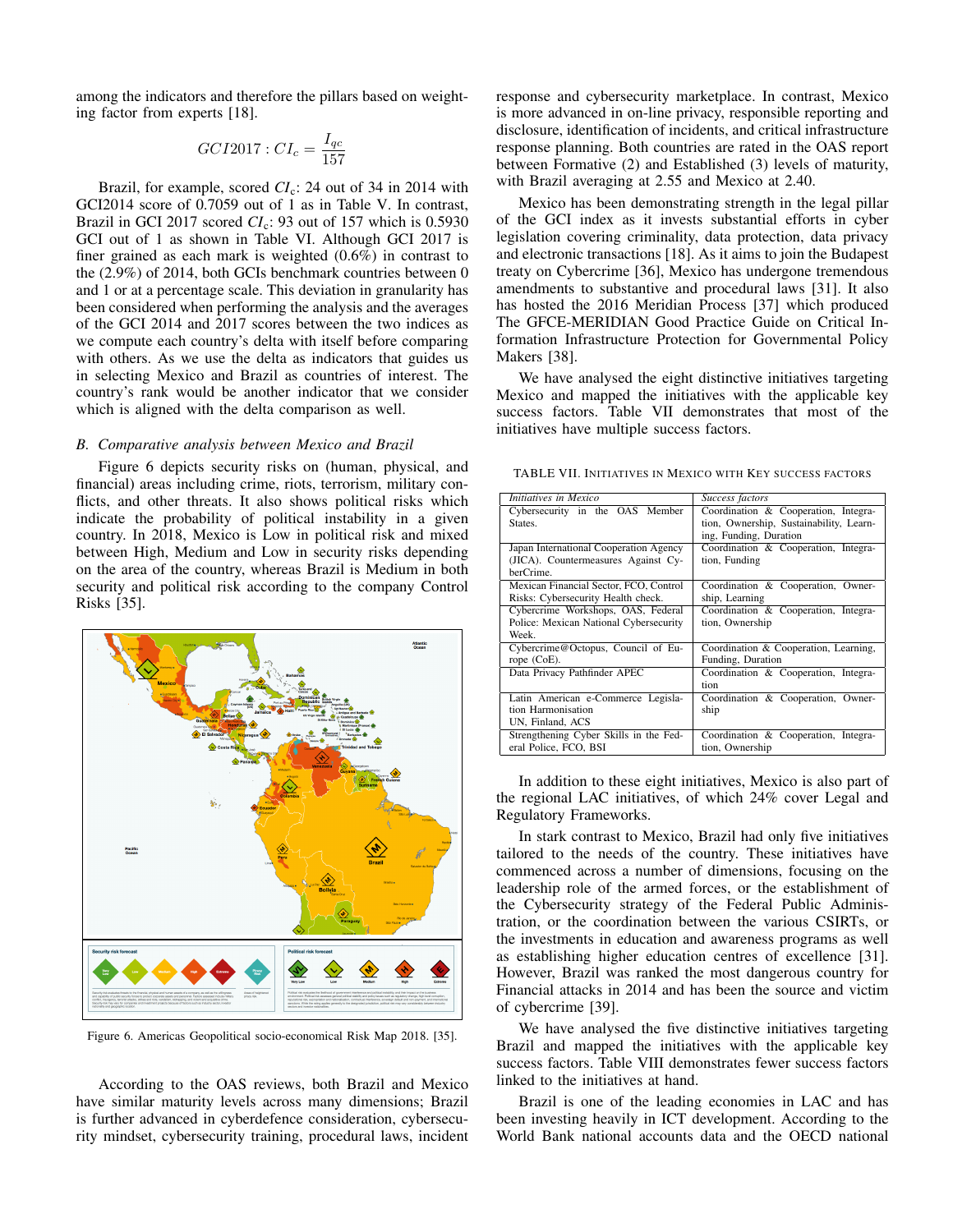TABLE VIII. INITIATIVES IN BRAZIL WITH KEY SUCCESS FACTORS

| Success factors                      |
|--------------------------------------|
| Coordination & Cooperation, Owner-   |
| ship                                 |
|                                      |
| Coordination & Cooperation, Owner-   |
| ship, Learning, Funding, Duration    |
|                                      |
| Coordination & Cooperation, Learning |
|                                      |
|                                      |
| Learning                             |
|                                      |
| Coordination & Cooperation, Owner-   |
| ship, Funding, Duration              |
|                                      |



Figure 7. Economic (GDP) progress of Brazil and Mexico (1990-2016) ) [40]

accounts data files, Brazil GDP in the year 2011 was 2.616 Trillion (USD) this has significantly fallen to a low 1.796 Trillion (USD) in the year 2016 losing 31% of GDP in this five-year period. See Figure 7. This slow economic progress might have contributed to the lack of progress in Brazil's cybersecurity maturity. Likewise, Mexico has also experienced economic slowdown but not as drastic as Brazil, and the number of targeted initiatives has facilitated the country's maturity growth.

#### VI. CONCLUSIONS, LIMITATIONS AND FUTURE WORK

The global community has been engaged extensively in assessing and addressing gaps in the cybersecurity commitments and capabilities of nations and regions. As a result, a significant number of Cybersecurity Capacity-Building (CCB) initiatives have been launched to overcome cyber-risks. These efforts face various challenges, however, such as lack of strategy and duplication of initiatives. To our knowledge, no study has explored the areas where cybersecurity initiatives focus and the possible gaps. In this paper, we have tried to close this gap by collecting and analysing all publicly available initiatives. We have further reflected on these initiatives with respect to well-established success factors in the literature on capacitybuilding. Towards this end, we have also engaged in qualitative research and analysed reports for two countries, Mexico and Brazil, trying to understand which of these factors may have been influential in designing and implementing successful cybersecurity initiatives.

Our results suggest that the distribution of CCB initiatives across the regions has been divided evenly, except that North America has received the least, only 7% of initiatives. This is because the gathered initiatives are focused on developing countries. The current focus, as observed from analysing the trends, is on building the foundational aspects of capacity such as devising or enhancing national Cybersecurity strategies, establishing effective CSIRT programmes, or creating reliable regulatory frameworks. These findings are in line with the observations of the ITU 2017 Global Cybersecurity Index. There are, however, evident gaps and imbalances with other CMM dimensions such as *Standards, Organisations, and Technologies* and *Cyber Culture and Society* which are vital in ensuring a balanced, capable, resilient, and dynamic cyberspace. As the top 10 active organisations account for (75%) of initiatives it demonstrates that few critical organisations are leading initiatives.

The comparison of Brazil and Mexico using the GCI scores demonstrates that Mexico was more committed to cybersecurity than Brazil during the 2014 and 2017 period, while it received a bigger number of initiatives. Our analysis suggests that the socio-economic and geopolitical challenges Brazil experienced over the recent years could be a key factor in why Brazil has apparently regressed or at least not progressed enough concerning cybersecurity maturity in contrast to the key success factors associated with the initiatives conducted by Mexico as highlighted in Section V.B.

The scope of this paper was limited to publicly available information in English. Moreover initiatives are primarily focused on developing and middle-income countries, since data was gathered mainly from sponsors and publicly available initiatives. Additionally, due to the security context dilemma, understandably various nations and entities would be hesitant to provide insights on their current and effective initiatives. As such the information is limited in scope and does not cover the majority of initiatives available. We may conclude that transparency in providing CCB information is essential in demonstrating effectiveness. Finally, lack of key attribute data such as the amount and commitment of funding for most initiatives adversely affected the analysis. Our scope was focused on the gathered initiatives, which limited our analysis to success factors at the initiative level as opposed the general CCB programmes and ecosystems. Generic success factors such as closing the 'cyber capacity gap' or identifying cyber-knowledge brokers requires alternative methodologies which would include interviews and focus groups of relevant stakeholders to gain deep insights.

In the future, we intend to perform a comparison of the existing efforts in capacity-building with the economic and technology metrics that exist for a set of countries or a specific region. There is a niche space in exploring what data should be collected from governments and organisation to better reflect capacity-maturity development. We aim to identify gaps in the funding of capacity-building and misallocation of these funds to less critical factors. Once the appropriate datasets are identified, relationships that exist between capacity-building activities may be revealed, hopefully leading to optimisation of the development of countries towards a more secure cybersecurity posture. A deeper analysis over the generic success factors, based on interviews and focus groups of relevant stakeholders, will provide us with more thorough and encompassing insights.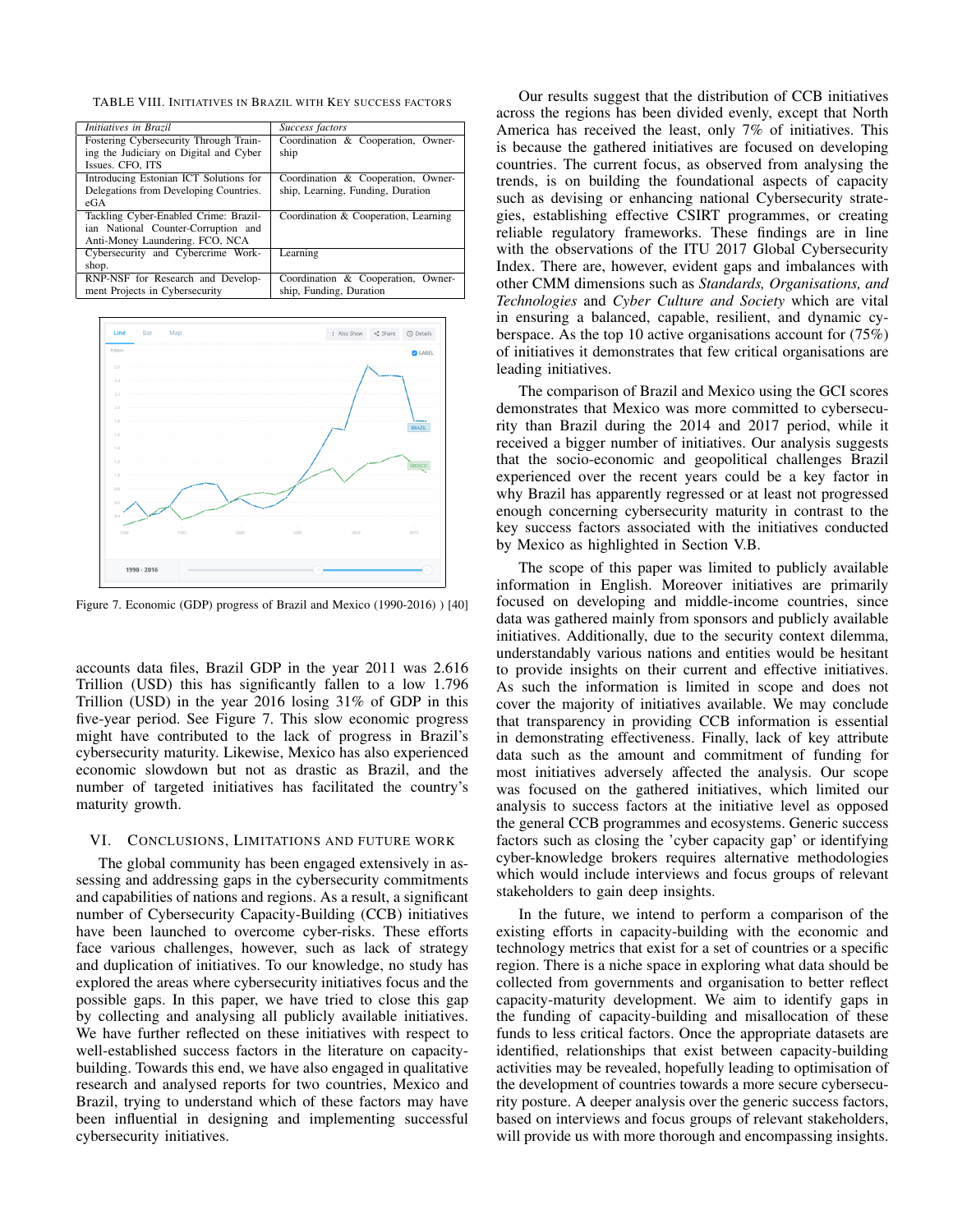#### ACKNOWLEDGMENT

Special words of appreciations to Dr. Maria Bada for her valuable feedback and insights during the review phase of the project. Numerous words of appreciations to the Global Cyber Security Capacity Centre (GCSCC) for their invaluable guidance and feedback as well as providing materials from the GFCE portal. This work is supported by the UK Engineering and Physical Sciences Research Council (EPSRC) and the Saudi Ministry of Education.

#### **REFERENCES**

- [1] J. Lewis, "Economic Impact of Cybercrime. No Slowing Down Report," McAfee, Center for Strategic and International Studies (CSIS), Tech. Rep., 2018. [Online]. Available: https://www.mcafee. com/us/resources/reports/restricted/economic-impact-cybercrime.pdf
- [2] I. Agrafiotis et al., "Cyber Harm: Concepts, Taxonomy and Measurement," SSRN Electronic Journal, 8 2016, p. 23. [Online]. Available: http://www.ssrn.com/abstract=2828646
- [3] M. Alvarez et al., "IBM X-Force Threat Intelligence Index 2017," IBM X-Forcec Threat Research, NY, Tech. Rep., 2017. [Online]. Available: https://assets.documentcloud.org/documents/ 3527813/IBM-XForce-Index-2017-FINAL.pdf
- [4] ISACA Information Systems Audit and Control Association, "State of Cyber Security 2017 Resources<br>and Threats," ISACA, Tech. Rep., 2017. [Onand Threats," ISACA, Tech. Rep., 2017. [Online]. Available: https://cybersecurity.isaca.org/static-assets/documents/ State-of-Cybersecurity-part-2-infographic\_res\_eng\_0517.pdf
- [5] P. Pawlak, "Capacity Building in Cyberspace as an Instrument of Foreign Policy," Global Policy, vol. 7, no. 1, 2 2016, pp. 83–92. [Online]. Available: http://doi.wiley.com/10.1111/1758-5899.12298
- [6] World Economic Forum, "Risk and Responsibility in a Hyperconnected World: Pathways to Global Cyber Resilience," 2012. [Online]. Available: https://www.weforum.org/reports/risk-and-responsibility-/ hyperconnected-world-/pathways-global-cyber-resilience
- [7] H. Tiirmaa-Klaar, "Building national cyber resilience and protecting critical information infrastructure," Journal of Cyber Policy, vol. 1, no. 1, 1 2016, pp. 94–106. [Online]. Available: http://www.tandfonline. com/doi/full/10.1080/23738871.2016.1165716
- [8] M. Hohmann, A. Pirang, and T. Benner, "Advancing Cybersecurity Capacity Building," Global Public Policy Institute (GPPI), 2017. [Online]. Available: http://www.gppi.net/fileadmin/user\_upload/ media/pub/2017/Hohmann\_Pirang\_Benner\_2017\_Advancing\_ Cybersecurity Capacity Building.pdf
- [9] The World Bank Group, "World Development Report 2016: Digital Dividends." The World Bank Group, Washington DC, Tech. Rep., 2016. [Online]. Available: http://documents.worldbank.org/curated/en/ 896971468194972881/pdf/102725-PUB-Replacement-PUBLIC.pdf
- [10] R. Heeks, "New Priorities for ICT4D Policy, Practice and WSIS in a Post-2015 World," Centre for Development Informatics, 2014, pp. 1–59. [Online]. Available: http://www.cdi.manchester.ac.uk
- [11] Organisation for Economic Cooperation and Development (OECD), Digital Security Risk Management for Economic and Social Prosperity, 1st ed., Organisation for Economic Cooperation and Development (OECD), Ed. OECD Publishing, 10 2015. [Online]. Available: http://www.oecd-ilibrary.org/science-and-technology/ digital-security-risk-management-for-economic-and-social-prosperity 9789264245471-en
- [12] P. Pawlak and P.-N. Barmpaliou, "Politics of cybersecurity capacity building: conundrum and opportunity," Journal of Cyber Policy, vol. 2, no. 1, 2017, pp. 123–144. [Online]. Available: https: //www.tandfonline.com/doi/full/10.1080/23738871.2017.1294610
- [13] P. Pawlak, N. Robinson, M. G. Porcedda, E. Kvochko, and E. Calandro, "Riding the digital wave The impact of cyber capacity building on human development," EU Institute for Security Studies, Paris, Tech. Rep. December, 2014. [Online]. Available: http://www.iss.europa.eu/publications/detail/ article/riding-the-digital-wave-the-impact-of-cyber-capacity-building/ -on-human-development/
- [14] Global Cyber Security Capacity Centre, "Cybersecurity Capacity Maturity Model for Nations (CMM). Revised Edition," University of Oxford, Oxford, Tech. Rep. CMM, 2017. [Online]. of Oxford, Oxford, Tech. Rep. CMM, 2017. [Online].<br>Available: https://www.sbs.ox.ac.uk/cybersecurity-capacity/content/ https://www.sbs.ox.ac.uk/cybersecurity-capacity/content/ cybersecurity-capacity-maturity-model-nations-cmm-revised-edition
- [15] P. Pawlak, "Cyber Capacity Building in Ten Points Ten major take-away points," European Union Institute for Security Studies, vol. 7, no. 1, 2014, p. 8392. [Online]. Available: https://www.iss.europa.eu/sites/default/files/EUISSFiles/EUISS Conference-Capacity\_building\_in\_ten\_points-0414.pdf
- [16] M. Schaake and M. Vermeulen, "Towards a values-based European foreign policy to cybersecurity," Journal of Cyber Policy, vol. 1, no. 1, 1 2016, pp. 75–84. [Online]. Available: http://www.tandfonline.com/ doi/full/10.1080/23738871.2016.1157617
- [17] W. H. Dutton, S. Creese, R. Shillair, M. Bada, and T. Roberts, "Cyber Security Capacity: Does it Matter?" in Annual Meeting of the Telecommunication Policy Research Conference (TPRC), 2017, pp. 1–26. [Online]. Available: https://www. researchgate.net/profile/Ruth Shillair/publication/319645577 Cyber Security Capacity Does it Matter/links/59b7cdf4458515c212b505a3/ Cyber-Security-Capacity-Does-it-Matter.pdf
- [18] International Telecommunication Union, "Global Cybersecurity Index," International Telecommunication Union (ITU), Geneva, Switzerland, Tech. Rep., 2017. [Online]. Available: http://www.itu.int/en/ITU-D/ Cybersecurity/Pages/GCI.aspx
- [19] T. Maurer and R. Morgus, "Compilation of Existing Cybersecurity and Information Security Related Definitions," 2014. [Online]. Available: https://www.newamerica.org/cybersecurity-initiative/ policy-papers/compilation-of-existing-cybersecurity-and/ -information-security-related-definitions/
- [20] V. Radunovic, "Towards A Secure Cyberspace Via Regional Co-operation," Geneva, Switzerland, Tech. Rep., 2017. [Online]. Available: https://www.diplomacy.edu/sites/default/files/Diplo-Towards a secure\_cyberspace-GGE.pdf
- [21] The Shanghai Cooperation Organisation, "About The Shanghai Cooperation Organisation SCO." [Online]. Available: http://eng. sectsco.org/about\_sco/
- [22] L. P. Muller, "Cyber Security Capacity Building in Developing Countries: Challenges and Opportunities," Norwegian Institute of International Affairs, Oslo, Norway, Tech. Rep., 2015. [Online]. Available: https://brage.bibsys.no/xmlui/bitstream/id/331398/ NUPI+Report+03-15-Muller.pdf
- [23] UK Foreign & Commonwealth Office (FCO), "Cyber Security Capacity Building Programme 2018 to 2018. [Online]. Available: https://www.gov.uk/government/publications/ fco-cyber-security-capacity-building-programme-2018-to-2021
- [24] The Global Cyber Security Capacity Centre (GCSCC), "Cybersecurity Capacity Portal," 2018. [Online]. Available: https://www.sbs.ox.ac.uk/ cybersecurity-capacity/explore/gfce
- [25] International Telecommunication Union (ITU), "Index Of Cybersecurity Indices." International Telecommunication Union (ITU), Geneva, Switzerland, Tech. Rep., 2017. [Online]. Available: https://www.itu.int/ en/ITU-D/Cybersecurity/Documents/2017\_Index\_of\_Indices.pdf
- [26] BSA and The Software Alliance, "Asia-Pacific Cybersecurity Dashboard," Tech. Rep., 2015. [Online]. Available: http: //cybersecurity.bsa.org/2015/apac/
- [27] Fergus et al. Hanson, "Cyber Maturity in the Asia Pacific Region," Australian Strategic Policy Institute (ASPI), Tech. Rep., 2017. [Online]. Available: https://www.aspi.org.au/report/ cyber-maturity-asia-pacific-region-2017
- [28] M. Hathaway, C. Demchak, J. Kerben, J. Mcardle, and F. Spidalieri, "Cyber Readiness Index 2.0," Potomac Institute for Policy Studies, Virginia USA, Tech. Rep. November, 2015. [Online]. Available: http://www.potomacinstitute.org/images/CRIndex2.0.pdf
- [29] International Telecommunication Union, "Global Cybersecurity Agenda (GCA)," 2017. [Online]. Available: https://www.itu.int/en/action/ cybersecurity/Pages/gca.aspx
- [30] The World Bank Group, "The World Bank Group Annual Report Regional Perspective. LAC region. 2017," 2017. [Online]. Available: http: //www.worldbank.org/en/about/annual-report/region-perspectives#a